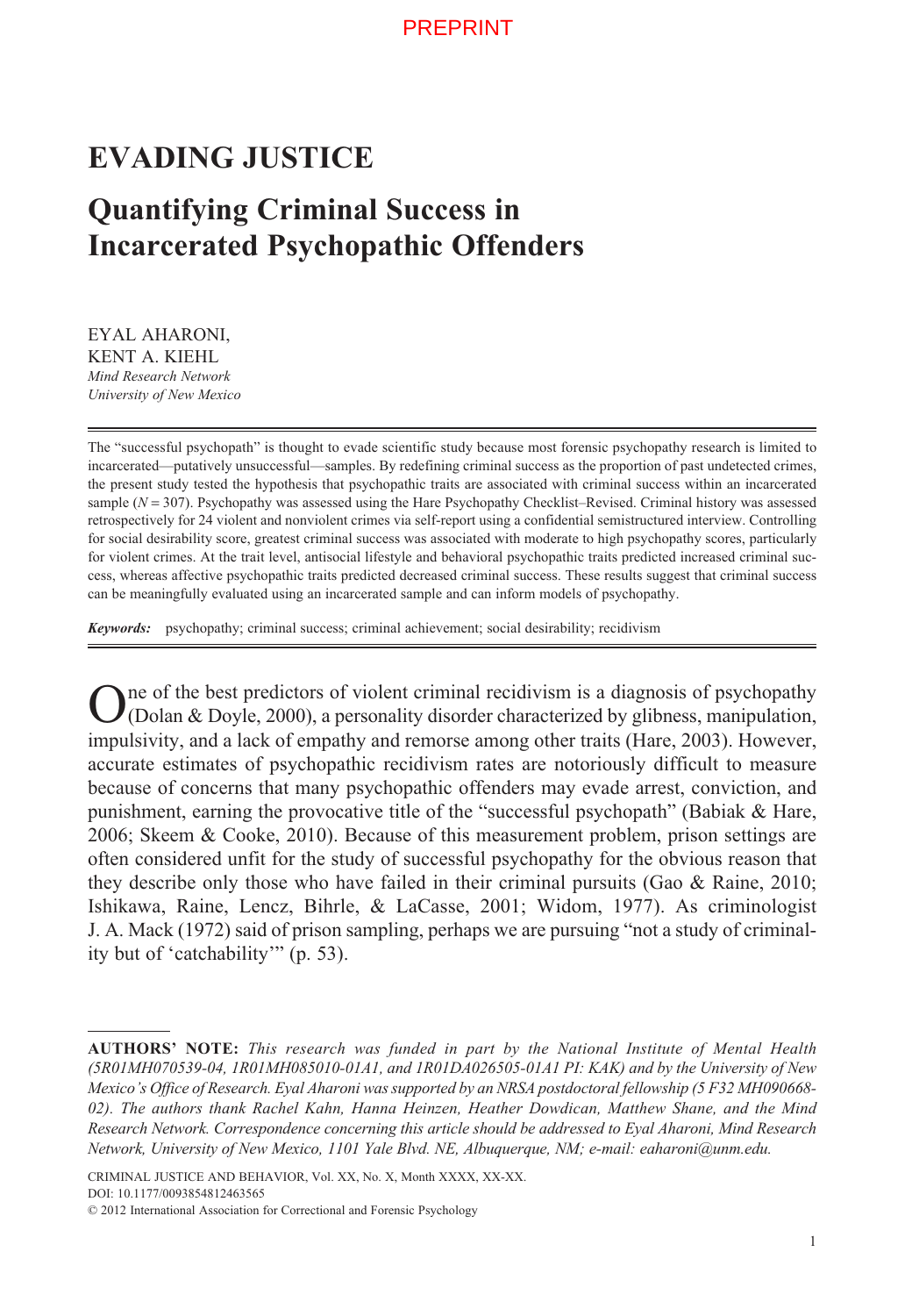#### 2 CRIMINAL JUSTICE AND BEHAVIOR

Although the prison sampling bias presents an important concern, the inference that incarcerated offenders are categorically criminally unsuccessful may neglect important variation in the historic success rates of these individuals. For example, there may be informative differences between an incarcerated offender who got away with only 1 out of 10 crimes and another who got away with 9 out of 10. If such variation exists, it may in fact be illuminating to examine the nature of the association between psychopathy and criminal success in a strictly incarcerated sample.

Criminology research has already developed useful operational definitions of criminal success or "achievement" in adjudicated samples. For instance, in interviews with more than 1,000 incarcerated felons, Horney and Marshall (1992) assessed the reported frequencies of offense commission and arrest for nine different crimes across a 3-year period. An "arrest ratio" was then computed to describe the proportion of arrests to total crimes within each category. This can be conceptualized as an inverse measure of success in evading arrest. More recently, criminal achievement has been defined by self-reported criminal income (McCarthy & Hagan, 2001; Morselli & Tremblay, 2004; Morselli, Tremblay, & McCarthy, 2006), the reported period of time engaging in criminal activity while avoiding incarceration (Kazemian  $\&$  Le Blanc, 2006), the total number of reported crime events relative to the number of official victims (productivity), the time elapsed between commission of a crime and beginning of prison sentence (detection avoidance), and the duration of the prison sentence for the index crime (sanction avoidance; Lussier, Mouchard, & Beauregard, 2011).

Using these definitions, the above studies have observed wide variation in criminal success rates. This variation likely depends on a host of exogenous factors such as the geographic distribution of police, fluctuations in police arrest rates over time, whether the crime was committed alone, and possibly even the time since the judge's last lunch break (e.g., Danziger, Levav, & Avnaim-Pesso, 2011). Variation in criminal success has also been associated with endogenous factors such as risk taking (e.g., McCarthy & Hagan, 2001), drug use, the accumulation of debts, and the use of violence in crime (e.g., Kazemian & Le Blanc, 2006). Of interest, many of these endogenous factors have also been associated with psychopathy (Hare, 2003). However, no study using incarcerated samples has yet examined criminal success rates as a function of psychopathy score.

Any systematic examination of the endogenous traits of psychopathy should first consider the underlying factor structure of this construct. According to the Hare Psychopathy Checklist—Revised, the two-factor model distinguishes between interpersonal/affective traits (Factor 1), such as glibness, manipulation, lack of empathy and remorse, and antisocial lifestyle/behavioral traits (Factor 2), such as impulsivity, irresponsibility, probation/ parole violations, and criminal versatility (Hare, 2003). These factors yield conflicting predictions about psychopathic criminal success rates. Although Factor 1 traits such as manipulation seem to suggest that these individuals might be adept at covering their tracks and evading arrest and conviction, Factor 2 traits such as impulsivity suggest a level of recklessness that could invite detection.

It is important that these two factors can be further divided into a four-facet structure that divides the interpersonal/affective factor traits into separate interpersonal and affective facets (1 and 2, respectively) and divides the antisocial lifestyle/behavioral factor traits into separate antisocial lifestyle and behavioral facets (3 and 4, respectively; Hare, 2003). Under this four-facet formulation, it becomes clear that increases in criminal success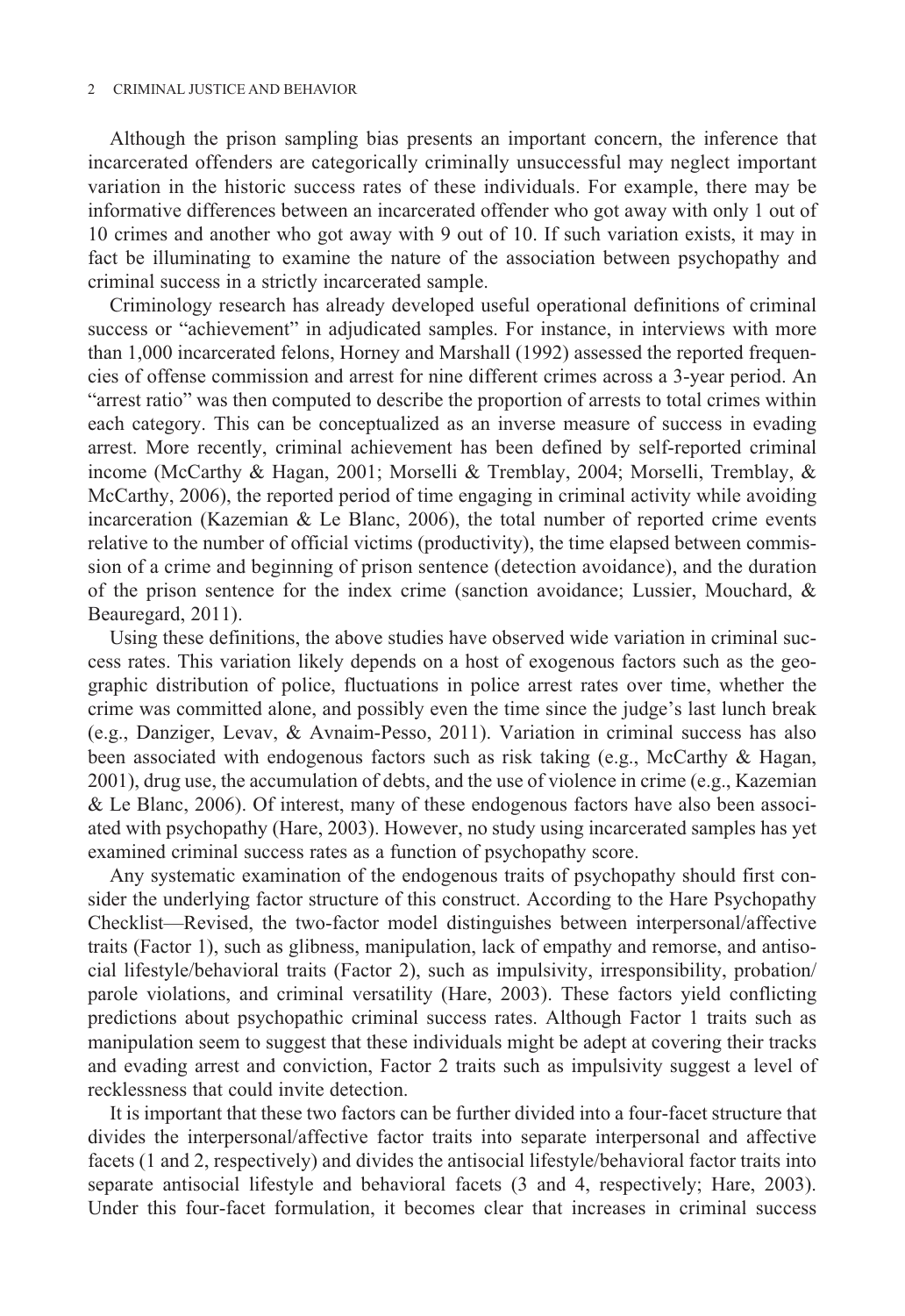should be driven primarily by Facet 1 interpersonal traits such as manipulation whereas decreases in criminal success could be explained largely by Facet 3 antisocial lifestyle traits such as impulsivity. In contrast, predictions from the other two facets are far less clear. For instance, it is unclear whether callousness (Facet 2) could help to guard offenders from the law's reach or instead hinder them from anticipating detection. Likewise, although parole violations denote detection, other Facet 4 items such as criminal versatility could potentially capture an element of criminal experience, suggesting increased criminal success. The lack of clear predictions from the affective and behavioral facets and the tension between the interpersonal and antisocial lifestyle facets make it difficult to advance a unidirectional prediction about psychopathic criminal success as a whole.

Another characteristic of psychopathy that might bear on criminal success, and one that is commonly associated with the antisocial lifestyle facet, involves risk perception and management. In offenders generally, the tendency to underestimate the risk of criminal sanctions has been associated with reduced criminal success (Horney & Marshall, 1992). Among psychopathic offenders, gambling tasks have shown that these participants cognitively underestimate the true risk of punishment, adopt riskier behavioral strategies, and suffer greater net losses than incarcerated control participants (Michell, Colledge, Leonard, & Blair, 2002; Siegel, 1978). Similar results have been obtained from economic games. In one such study, psychopathic participants accepted fewer unfair offers than controls in an Ultimatum Game and made lower offers in a Dictator Game (Koenigs, Kruepke, & Newman, 2010). This response resulted in lower net earnings. Furthermore, these abnormalities paralleled those observed in patients with prefrontal cortical brain damage. Therefore, it would not seem surprising that psychopathic offenders exhibit reduced criminal success.

Not all psychopathy risk management studies show reduced psychopathic performance, however. One study failed to detect an association between psychopathy and risk taking in a gambling task (Schmitt, Brinkley, & Newman, 1999). Another study, by Osumi and Ohira (2010), found that high-psychopathy participants were *more* rational in their economic decision making by accepting more unfair ultimatum offers and yielding a larger net benefit than their low-psychopathy counterparts. This study used a subclinical university sample with self-report assessment of psychopathy but nonetheless may suggest a limit to the generality of the institutional findings.

Another consideration is that criminal success rates could differ depending on the type of crime. In particular, much evidence suggests that psychopathy is a better predictor of violent than nonviolent crime (Dolan & Doyle, 2000). Thus, it is conceivable that psychopathic criminal success levels also pertain most strongly to violent crime, a classification that can be examined directly.

Rather than simply construe inmates as categorically unsuccessful at evading detection, the present study sought to test, retrospectively, whether psychopathy is associated with criminal success in a strictly incarcerated sample. Taking inspiration from research in criminal achievement, we employed a self-report interview technique to assess criminal success and defined this construct as a ratio expressed by the number of past nonconvictions out of the total number of crimes committed (see also Horney & Marshall, 1992). This approach enabled us to place a variety of crimes into a common metric by standardizing the absolute frequency of crimes committed. As a result, we can meaningfully compare overall proportions of criminal success rates in addition to examination of individual crime types.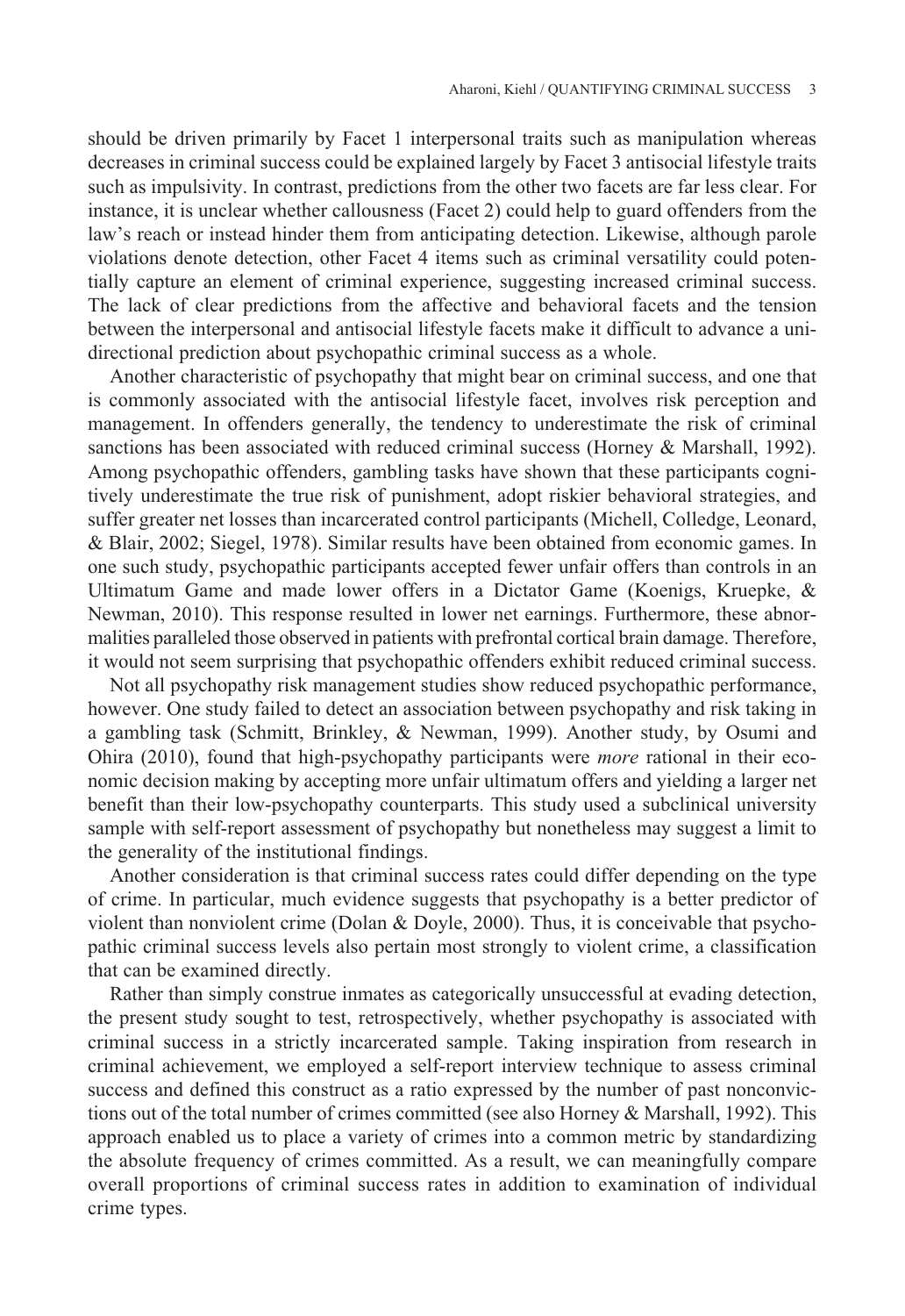#### 4 CRIMINAL JUSTICE AND BEHAVIOR

It is important that this approach will not necessarily generalize to putatively psychopathic individuals who have never committed crimes, or to never-incarcerated offenders, with the exception that these latter offenders could be expected to be at least as criminally successful as incarcerated offenders. In addition, this approach will not measure life success, as in the ability to thrive in a psychologically, socially, and legally functional way. Ultimately, this approach will permit scientists to study criminal success in psychopathic offenders despite the known sampling constraint. As a result, it will be possible to identify characteristics of the most criminally successful offenders, contribute to models designed to predict recidivism, and inform the question of whether psychopathy reflects a pathological condition or a functional behavioral strategy (see Glenn, Kurzban, & Raine, 2011), at least in the narrow sense that they do not suffer punishment of their exploitative behaviors. Furthermore, if psychopathy is associated with high criminal success, this result could help to explain, at least at a proximate level, why they appear so willing to engage in criminal behavior.

Given the opposing predictions of the psychopathy facets and the mixed evidence for psychopathic risk management deficits, it would be premature to advance a unidirectional prediction about the relationship between psychopathy total score and overall criminal success. However, if a positive association is observed, it should be reflected in the interpersonal facet, whereas a negative association should be reflected in the antisocial Lifestyle facet. Any association observed should be strongest among crimes classified as violent.

# **METHOD**

# **PARTICIPANTS**

Participants consisted of 307 adult inmates (216 males; 91 females) recruited from two correctional facilities in New Mexico (age  $M = 38.7$ ,  $SD = 10.2$ ). Racial affiliation was distributed as follows: Caucasian (48.5%), African American (11.7%), Native American (10.1%), Asian (0.3%), Native Hawaiian/Pacific Islander (0.3%), Mixed/Other (26.1%), no response (3.0%). A total of 34.2% identified as Hispanic. Recruits were excluded if they had a history of traumatic brain injury or psychosis or if they had a reading level below fourth grade. They were paid \$1 per hour, a rate commensurate with standard pay for work assignments. This study was approved by institutional and university ethics review committees. Participation was voluntary, responses were confidential, and all participants provided written informed consent.

# **MEASUREMENT AND CONTROL PROCEDURES**

When assessing undocumented criminal behavior for research purposes, self-report techniques are often more accurate than other available methods (Elliott, Dunford, & Huizinga, 1987; Huizinga & Elliott, 1986). Nonetheless, self-report produces at least two drawbacks that require some degree of experimental control: underreporting crimes and overreporting crimes.

Of the two types of effects, underreporting is typically a greater concern because of both the possibility of forgetting and the potential motivation for incarcerated offenders to make a good impression on authority figures (see Kroner & Weekes, 1996). It is possible to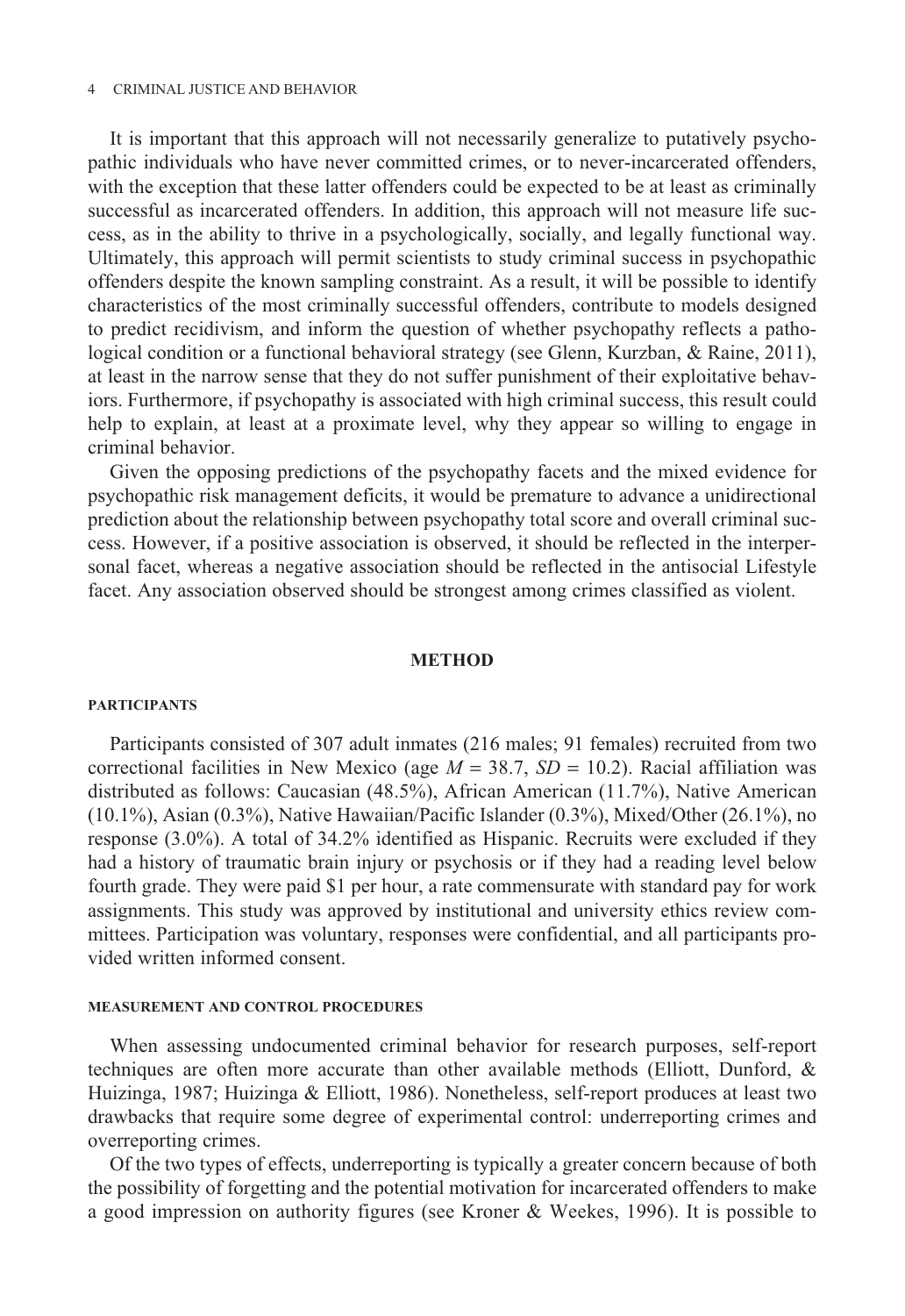detect underreporting at least when reported totals fall short of documented totals. In a pilot analysis of 74 criminal offenders in the present study, participants reported that 80% of their total number of crimes never led to a conviction, a figure inconsistent with pervasive underreporting. According to some estimates of underreporting bias (e.g., Kroner, Mills, & Morgan, 2007), actual success rates could be an additional 10% higher than observed.

Another concern is whether underreporting might vary as a function of psychopathy. Indeed, there is some evidence that low psychopathy scorers are more susceptible to social desirability than are high scorers (Poythress, Edens, & Lilienfeld, 1998; Rogers et al., 2002; Seto, Khattar, Lalumiere, & Quinsey, 1997; Stalenheim & von Knorring, 1998). To counteract this possibility, investigators can statistically correct for underreporting generally by controlling for impression management tendencies using an established social desirability scale described below.

Overreporting, though relatively rare, has been thought to pose a risk among psychopaths because this population might be motivated to shock or impress the interviewer with their misdeeds, as suggested by their high levels of pathological lying (Hare, 2003). This tendency could lead to potential false positives in detecting differences between psychopathic and nonpsychopathic criminal success. To date, there are no known instruments that measure overreporting of crimes, so this possibility cannot be strictly controlled. However, pathological lying can be evaluated using the Psychopathy Checklist–Revised itself to estimate overreporting. Furthermore, within-group psychopathy analyses should be relatively unaffected by overreporting concerns. With these considerations in place, variation resulting from overreporting is expected to be slight.

#### **ASSESSMENT**

Participants were informed that the interviewer would like to follow up with them about the crimes they had committed as an adult even if they did not get caught. They were reminded that their responses were fully confidential and that they could choose not to provide a response at any time. Then, for each of 24 crimes, they were asked questions in the following manner: "As an adult, have you ever [e.g., assaulted a police officer]?" If yes, "How many times were you convicted of this crime as an adult?" Then, "As an adult, how many times did you get away with it?" (for a similar question format, see Erickson, Gibbs, & Jensen, 1977). Participants were encouraged to report an exact number. When an exact number could not be recalled, the interviewer asked for an average frequency and time span (e.g., once a week for 3 months), so an exact number could be computed. Ranges such as 10 to 20 were averaged into a single mean score (e.g., 15). Occasionally, plural values such as "dozens" or "hundreds" were reported; these were coded as the minimum possible value of that set (e.g., 24 and 200, respectively). Drug crimes were not included because too many participants were unable to report their average frequency of use. The task was restricted to recall of adult crimes because (a) memory problems are likely to be more problematic for recall of juvenile offenses and (b) official juvenile records were unavailable, making verification of self-report impossible.

Where possible, the predefined crime categories were classified as violent or nonviolent. Violence was defined as the attempted or threatened harm to a person, a definition that is standard in violence risk assessment literature (e.g., Webster, Douglas, Eaves, & Hart, 1997). Arson was coded as nonviolent because, although a victim could be involved, victim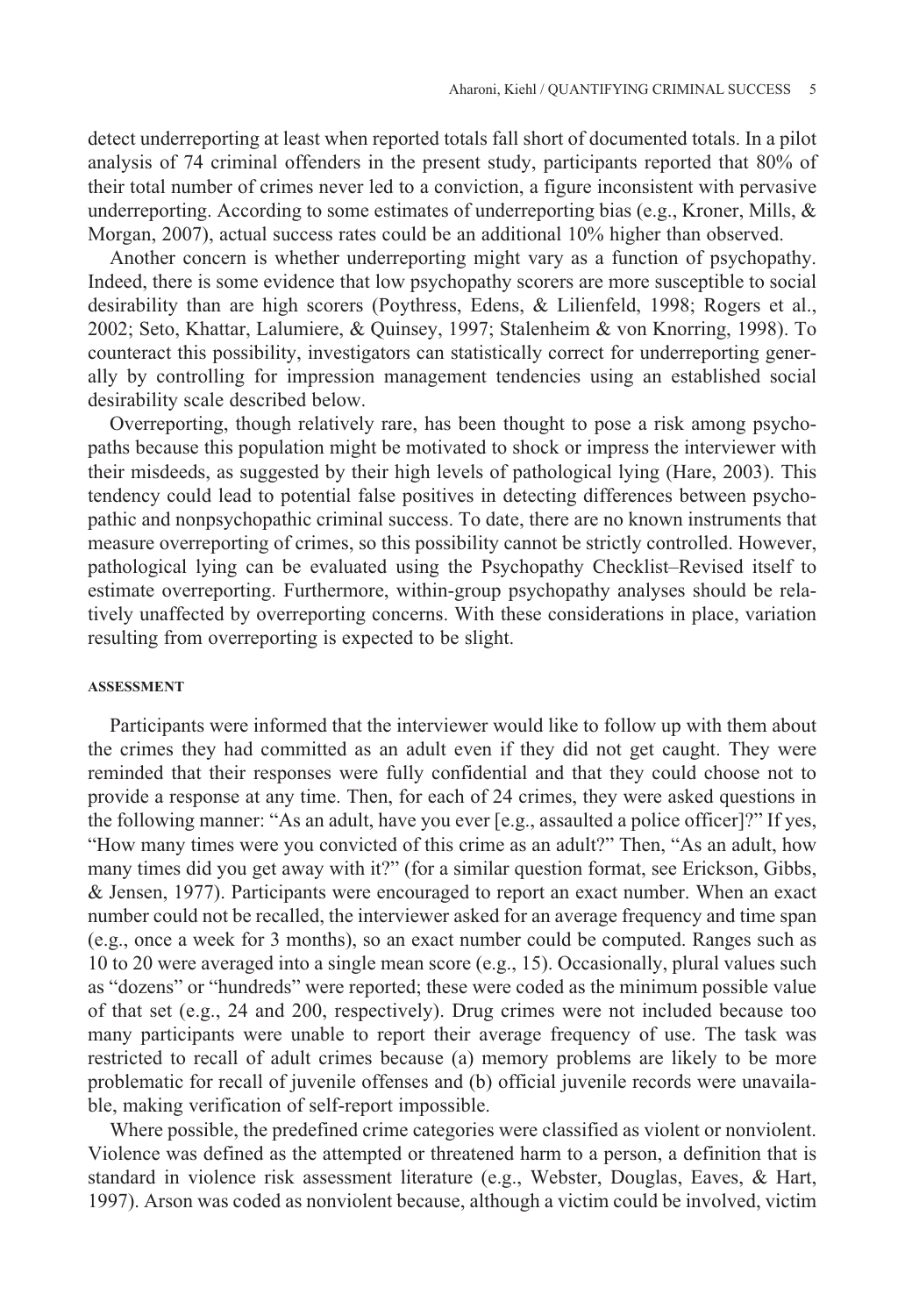**TABLE 1: Assessed Crimes and Violence Classification**

| Crime Type                                           | Violence<br>Classification | <b>Mean Success</b><br>Rate (%) | n   |
|------------------------------------------------------|----------------------------|---------------------------------|-----|
| 1. Arson                                             | <b>NV</b>                  | 92.3                            | 13  |
| 2. Assault/battery                                   | $\vee$                     | 83.6                            | 189 |
| 3. Assaulting a police officer                       | $\vee$                     | 74.5                            | 53  |
| 4. Attempted murder                                  | V                          | 93.6                            | 31  |
| 5. Burglary                                          | <b>NV</b>                  | 59.7                            | 138 |
| 6. Child abuse/neglect                               | V                          | 32.2                            | 37  |
| 7. Child sexual assault                              | V                          | 31.8                            | 92  |
| 8. Domestic assault/battery                          | V                          | 76.6                            | 101 |
| 9. Escape                                            | <b>NV</b>                  | 44.7                            | 38  |
| 10. Failure to appear in court                       | <b>NV</b>                  | 57.1                            | 103 |
| 11. Fraud or forgery                                 | <b>NV</b>                  | 56.8                            | 115 |
| 12. Manslaughter                                     | Und.                       | 45.5                            | 11  |
| 13. Murder                                           | $\vee$                     | 36.0                            | 16  |
| 14. Pimping                                          | <b>NV</b>                  | 91.7                            | 24  |
| 15. Prostitution                                     | <b>NV</b>                  | 87.0                            | 26  |
| 16. Parole/probation violation                       | <b>NV</b>                  | 61.6                            | 223 |
| 17. Rape/sexual assault                              | $\vee$                     | 38.4                            | 59  |
| 18. Resisting arrest                                 | <b>NV</b>                  | 72.3                            | 149 |
| 19. Robbery                                          | $\vee$                     | 66.9                            | 76  |
| 20. Theft $> $1,000$                                 | <b>NV</b>                  | 64.8                            | 102 |
| 21. Theft \$250-\$1,000                              | <b>NV</b>                  | 81.1                            | 104 |
| 22. Theft $<$ \$250                                  | <b>NV</b>                  | 79.9                            | 167 |
| 23. Unlawful confinement                             | Und.                       | 52.9                            | 58  |
| 24. Vandalism, criminal mischief, disorderly conduct | <b>NV</b>                  | 74.0                            | 107 |
| <b>All Crimes</b>                                    |                            | 74.5                            | 307 |
| <b>Violent Crimes</b>                                |                            | 60.6                            | 276 |
| <b>Nonviolent Crimes</b>                             |                            | 68.2                            | 301 |

*Note*. Mean success rates and violence classification for 24 crime types. NV = nonviolent; Und. = undefined; V = violent.

harm is not a necessary part of the definition, nor was it characteristic among the arsonists in our sample. Manslaughter was not included in the violent versus nonviolent coding scheme because it does not always satisfy the requirement of attempted or threatened harm, as in the case of driving while intoxicated. Finally, unlawful confinement was not included in this scheme because although some cases described clearly violent kidnapping, others described seemingly defensive acts such as locking a domestic partner in a separate room during a brief altercation. Participants were not asked to report on the presence of violence; however, if a participant spontaneously reported an attempt to harm to a person during a putative nonviolent crime such as a burglary, the crime was recoded according to its closest definitional match, in this case robbery (see Table 1).

Individual crime types were also examined when appropriate. The following crimes lacked the number of observations necessary for individual analysis: arson, child abuse or neglect, and escape murder, attempted murder, manslaughter. However, the three homiciderelated crimes were combined into a single "homicide-related" crime composite.

Impression management (IM) was assessed using the Balanced Inventory of Desirable Responding (Paulhus, 1998), a 40-item scale that has been validated for prediction of crime and assessment of underreporting crimes in offender samples (Kroner & Weekes, 1996;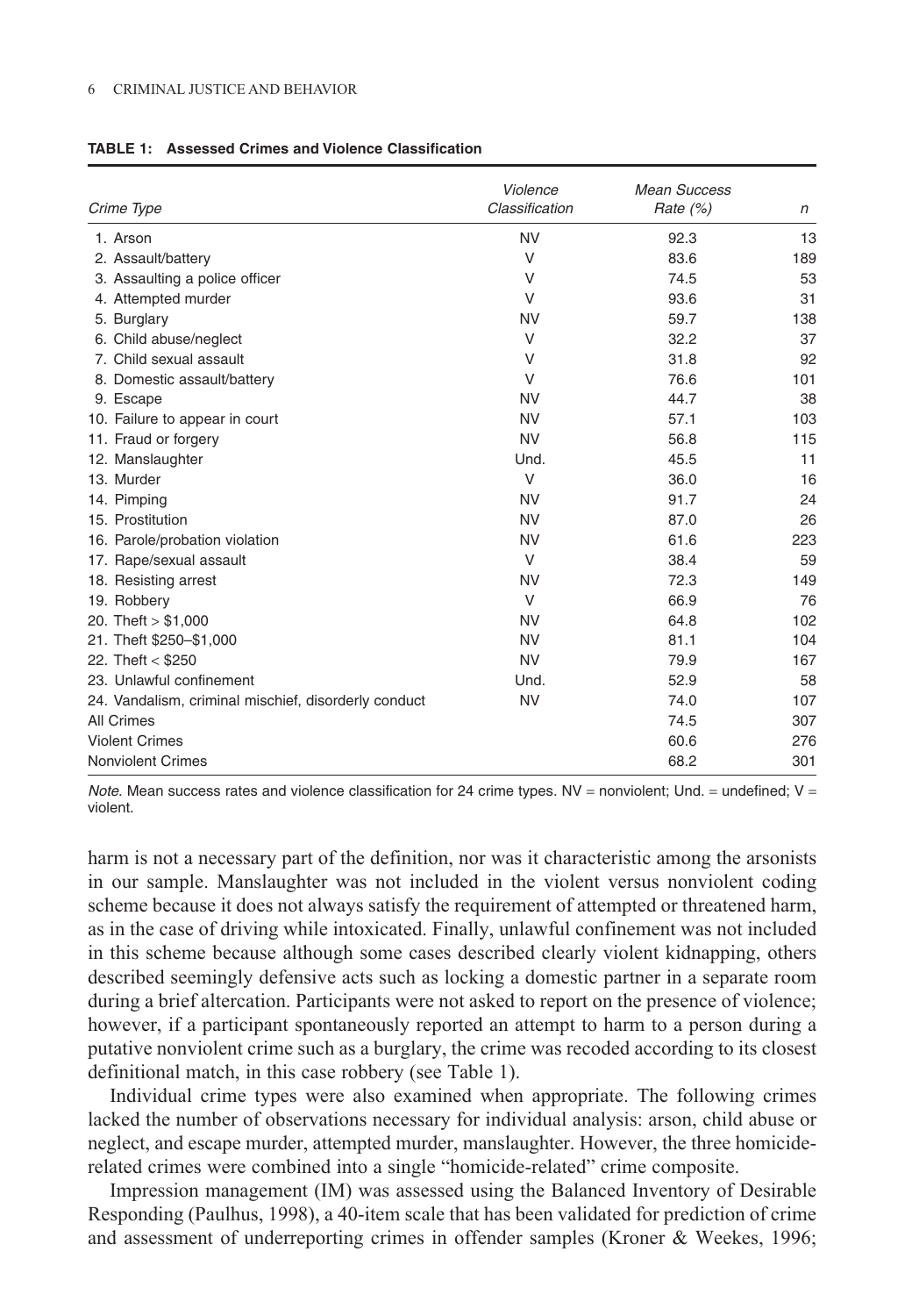|                                            | M     | SD.  |
|--------------------------------------------|-------|------|
| PCL-R total                                | 19.70 | 6.13 |
| PCL-R total (male)                         | 20.40 | 5.83 |
| PCL-R total (female)                       | 18.03 | 6.55 |
| Interpersonal/affective factor (1)         | 5.31  | 2.93 |
| Antisocial lifestyle/behavioral factor (2) | 10.34 | 3.17 |
| Interpersonal facet (1)                    | 1.88  | 1.78 |
| Affective facet (2)                        | 3.42  | 1.90 |
| Antisocial lifestyle facet (3)             | 5.24  | 2.11 |
| Behavioral facet (4)                       | 6.79  | 2.07 |

| <b>TABLE 2: PCL-R Total and Facet Scores</b> |  |  |  |  |
|----------------------------------------------|--|--|--|--|
|----------------------------------------------|--|--|--|--|

*Note*. Mean Psychopathy Checklist–Revised (PCL-R) scores for total and separate factors (*N* = 307).

Mills, Loza, & Kroner, 2003). The IM subscale has yielded a high alpha reliability coefficient of .84. It has successfully distinguished between admitting and nonadmitting sex offenders as well as offenders measured at intake and institutional release (Kroner & Weekes, 1996). The present IM sample mean fell within 5 points of the original validation sample means  $(M = 67.2, SD = 18.3)$  of 140.

Evidence suggests that high intelligence is typically a protective factor against risk of criminal behavior (Gendreau, Little, & Goggin, 2006). Intelligence quotient (IQ) was estimated in the present study to account for this possibility. IQ was assessed using the Vocabulary and Matrix Reasoning subtests of the Wechsler Adult Intelligence Scale (*M* = 94.1, *SD* = 12.5; Wechsler, 1997; validated by Ryan, Lopez, & Werth, 1999).

Psychopathy was assessed using the Psychopathy Checklist–Revised (PCL-R; Hare, 2003), a detailed archival analysis of collateral file information and semistructured interview with demonstrably high reliability and validity in forensic contexts (Hare, 1996; Harpur, Hare, & Hakstian, 1989; see Fulero, 1996, for a review). Clinical psychopathy is conventionally diagnosed by a total score of 30+ out of 40 (Hare, 1991). PCL-R assessments were conducted by 17 raters who completed extensive PCL-R training and regular reliability testing. Training in this lab has been shown to yield interrater reliability scores exceeding kappa of .92 (see Harenski, Harenski, Shane, & Kiehl, 2010). Of the experimental sample, 5% met traditional criteria for a clinical diagnosis of psychopathy, which is lower than the normative rate (Hare, 2003). Although this number was insufficient to justify diagnostic comparisons, the hypotheses could still be tested using an assumption of dimensionality of psychopathy score. See Table 2 for PCL-R total, factor, and facet mean scores. When group difference tests are employed, this approach is only in service of interpreting the shape of the dimensional effects and adopts a theory-neutral grouping rather than a diagnostic split.

Criminal success rate was determined by dividing the number of reported nonconvictions by the sum of reported nonconvictions and official convictions, then assigning a rank order to each rate.<sup>1</sup> The rank order distribution was employed to overcome problems associated with a negatively skewed distribution of success rates. Ties were resolved by assigning them the mean of the ranks that they would have received had there been no ties. This overall success variable was regressed on PCL-R score using hierarchical regression. In an extended analysis, individual crime types, and violent, nonviolent, and homicide-related crime composites were evaluated. Because the criminal success rate distributions of these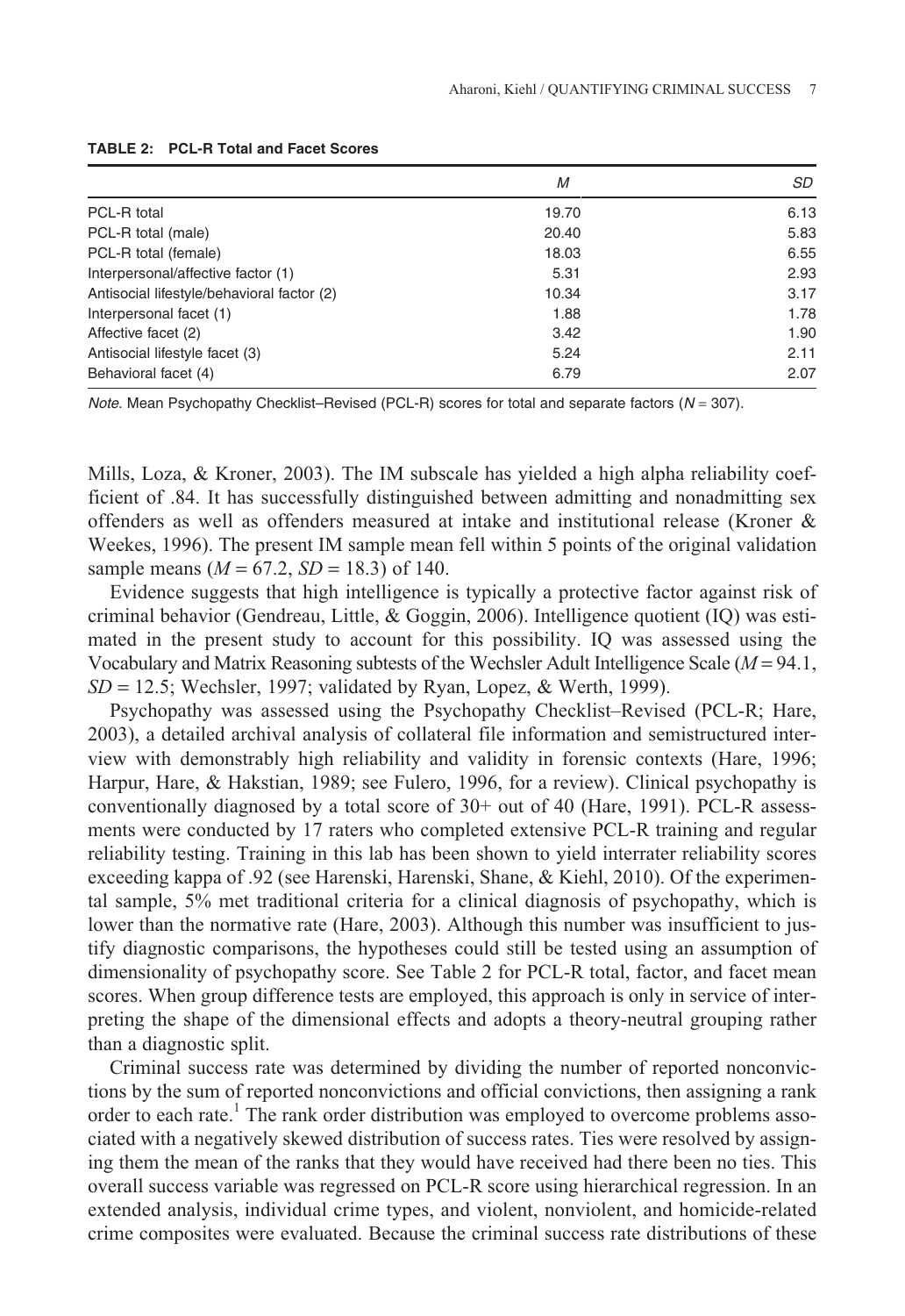

**Figure 1: Criminal Success Histogram** *Note*. Frequency histogram of criminal success rates showing negative skew (*N* = 307).

latter variables were bimodal, these distributions were dummy coded into binary variables defined by ±50% success and subjected to binary logistic regression with PCL-R score.

# **RESULTS**

#### **DESCRIPTIVE STATISTICS**

Participants as a whole reported high rates of overall criminal success ( $M = 74.5\%$ ,  $SD = 30.0\%$ ; see Table 1).<sup>2</sup> Figure 1 shows the overall success score frequencies, illustrating the asymmetric distribution in reported success. The mean number of overall crimes was 224.6 ( $SD = 614.4$ ). The mean number of violent crimes was  $34.5$  ( $SD = 140.1$ ). The mean number of nonviolent crimes was 190.1 (*SD* = 594.6).

# **ANALYSIS OF COVARIATES**

A series of tests was used to evaluate whether any demographic variables might confound the potential relationship between criminal success and PCL-R total score (see Table 3). Using Pearson correlations, age was weakly negatively correlated with criminal success, but not with PCL-R score. IQ was not related to PCL-R or criminal success. Using a twotailed independent sample *t* test, males on average had higher PCL-R scores than females, but did not show greater criminal success. Using hierarchical multiple linear regression, each well-represented race (Caucasian, African American, and Native American) was subjected to partial correlation with PCL-R score and criminal success rate separately, controlling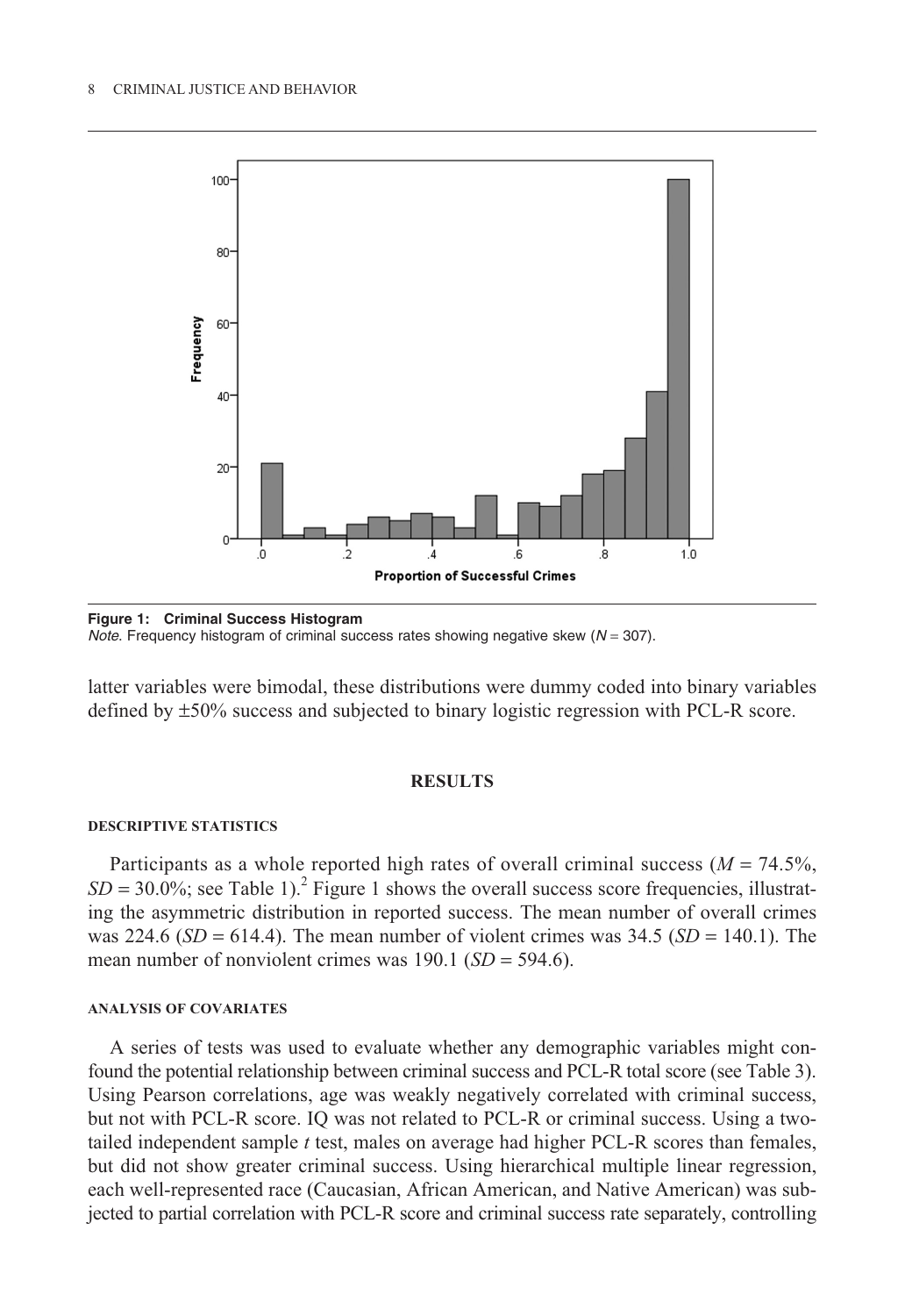|                    | <b>Statistical Test</b> | <b>Criminal Success Rate</b> | <b>PCL-R Score</b> |  |
|--------------------|-------------------------|------------------------------|--------------------|--|
| Age                |                         | $-0.17**$                    | 0.07               |  |
| Gender             |                         | 0.24                         | $4.51***$          |  |
| WAIS-IQ            |                         | 0.07                         | 0.05               |  |
| Race               | $B^2$                   | 0.00                         | $0.04*$            |  |
| Ethnicity          | $\mathsf{R}^2$          | 0.09                         | 0.00               |  |
| IM score           |                         | $-0.36***$                   | $-0.16**$          |  |
| Pathological Lying |                         | $-0.13*$                     |                    |  |

#### **TABLE 3: Relationship of Predictors**

Pearson correlations  $(r)$ , *t* tests  $(t)$ , and linear regressions  $(F^2)$  describing relationship between criminal success, PCL-R score, and seven potential covariates. IM = impression management; PCL-R = Psychopathy Checklist-Revised; WAIS = Wechsler Adult Intelligence Scale.

\**p* < .05. \*\**p* < .01. \*\*\**p* < .001.

for the other races in the first block (all mean centered). Variance in PCL-R score was explained by Native American ( $\Delta R^2 = .01$ ,  $r = .10^*$ , semipartial  $r = .11$ ,  $\beta = .12$ ) and African American ( $\Delta R^2$  = .03, *r* = .16<sup>\*</sup>\*, semipartial *r* = .16,  $\beta$  = .17) affiliation but not Caucasian affiliation  $(r = -11)$ . However, no single race affiliation explained a significant proportion of variance in criminal success. Using similar regressions, ethnicity (Hispanic or not) did not explain variance in PCL-R score or criminal success. This pattern suggests that none of the demographic variables collected are likely to explain variance in criminal success as a function of PCL-R total score, and therefore, need not be entered as covariates in corresponding hypothesis tests.

Because age was associated with criminal success, we examined its relationship to the PCL-R factor and facet scores. Age was positively correlated with the interpersonal/affective factor  $(r = .23***)$ , the interpersonal facet  $(r = .25***)$ , and the affective facet  $(r = .12*)$ . Age was negatively correlated with the antisocial lifestyle/behavioral factor  $(r = -13^*)$  and the behavioral facet  $(r = -.18**)$ , possibly reflecting behavioral "burnout." Age was not correlated with the lifestyle facet ( $r = -.04$ ,  $p = .47$ ). This overall pattern suggests that subsequent hypothesis tests involving the PCL-R factors and facets should partial out variance attributable to age.

Did participants under-report their crimes? As expected, participants who scored higher in IM reported less criminal success, shown by a two-tailed Pearson correlation. Moreover, IM score was correlated with lower rather than higher PCL-R score, suggesting a demand to statistically control for IM (see Table 3).

Did participants overreport their crimes? If people are to overreport their crimes, it is likely to be those scoring high in pathological lying (an item of the PCL-R). However, contrary to expectation, participants high in this trait reported significantly lower criminal success. This unexpected effect could be partially explained by IM, which was positively associated with lying,  $r = .13$ ,  $p < .05$ . Whatever the reason for the positive association between lying and criminal success, it allays the concern that participants high in psychopathy might have overreported their crimes (see Table 3). $3$ 

# **HYPOTHESIS TESTS**

Is PCL-R score associated with criminal success overall? Using a hierarchical linear regression, criminal success was regressed on PCL-R score, controlling for IM in Block 1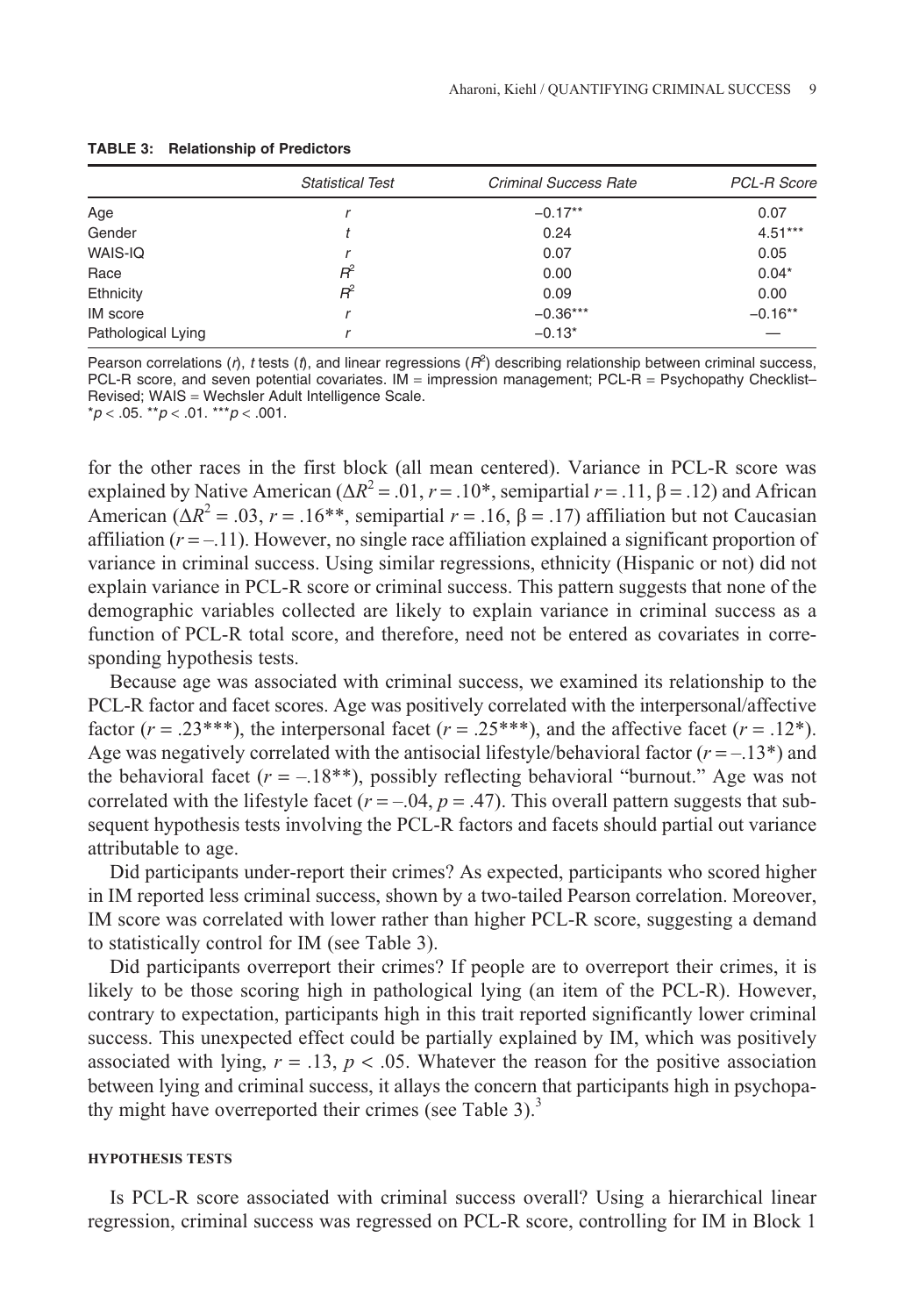(all mean centered). A positive association was found in which participants with higher PCL-R scores reported greater criminal success, uniquely explaining 12% of the variance in success (see Table 4a). However, a quadratic regression controlling for both IM and the linear effect of PCL-R accounted for more unique variance in criminal success (17%) than did the linear model (see Table 4b and Figure 2).

To further evaluate the nature of the curvilinear effect, PCL-R scores were dummy coded into three equal groups of low, medium, and high psychopathy, and a Kruskal– Wallis omnibus test was used examine whether any statistical differences existed between these groups. A significant difference was observed,  $\chi^2 = 20.40$ ,  $p < .001$ . A series of pairwise Mann–Whitney tests comparing the means of each group revealed that the high psychopathy ( $U = 3582.50$ ,  $p < .001$ ; mean success rate = 78.9%,  $SD = 28.4\%$ ) and middle psychopathy ( $U = 3527.50$ ,  $p < .001$ ; mean success rate = 81.4%,  $SD = 23.2%$ ) groups reported significantly greater criminal success than the low psychopathy group (mean success rate  $= 64.0\%$ , *SD* = 33.8%). The high and middle psychopathy group success rates did not differ from each other ( $U = 5120.50$ ,  $p = .847$ ).

Next, we sought to determine whether the association between PCL-R and criminal success might be specific to violent or nonviolent crimes. PCL-R score and violent criminal success group (high  $\geq 50\%$  vs. low  $\lt 50\%$ ) were entered into a binary logistic regression (Block 2), controlling for IM and nonviolent success group (Block 1). This test revealed that for every one unit increase in PCL-R score, there was a significant increase in the likelihood of violent success classification by  $7\%$ ,  $Exp(B) = 1.07$  (95% CI = 1.02-1.12), model  $\chi^2$  = 41.15\*\*\*, Block  $\chi^2$  = 9.56\*\*. An equivalent test of nonviolent success failed to detect an association with PCL-R score, model  $\chi^2 = 41.52^{***}$ , block  $\chi^2 = 0.39$ ,  $p = .53$ .

Given the associations between psychopathy total score and overall criminal success, we sought to determine whether these patterns are paralleled by any of the psychopathy factors or facets. In separate hierarchical multiple linear regressions, we regressed criminal success score on each factor and facet score (Block 2), controlling for age, IM, and the other factor or facets (Block 1). Contrary to expectations, the interpersonal facet was not significantly associated with reported criminal success (Table 4e). The affective facet predicted reduced reported success (Table 4f), as did the interpersonal/affective factor (Table 4c), a marginal effect  $(p = .052)$  that was likely driven by the affective facet. It is surprising that the antisocial lifestyle facet predicted increased reported success (Table 4g). The behavioral facet also predicted increased reported success (Table 4h), as did the antisocial lifestyle/behavioral factor (Table 4d), which likely resulted from the additive effects of the antisocial lifestyle and behavioral facets.<sup>4</sup>

Last, we evaluated the association between PCL-R total score and criminal success group (high  $\geq 50\%$  vs. low  $\lt 50\%$ ) for each qualified crime type using binary logistic regression, controlling for IM at Block 1. Only one of the 18 crimes survived an alpha threshold of  $p < 0.05$ : For every one-unit increase in PCL-R score, there was a significant increase in the likelihood of unlawful confinement success classification by 16%, Exp(B) = 1.16 (95% CI = 1.02-1.33), model  $\chi^2$  = 10.13<sup>\*\*</sup>, block  $\chi^2$  = 5.56<sup>\*</sup>. Marginal associations were observed for fraud or forgery and theft of less than \$250, whereby every one-unit increase in PCL-R score was marginally associated with an increase in success classification for these crimes by the following percentage: fraud or forgery: 7%, Exp(B) = 1.07 (95% CI = 1.00-1.14), model  $\chi^2$  = 7.09\*, block  $\chi^2$  = 3.74, *p* = .053; theft less than \$250: 7%,  $Exp(B) = 1.07$ ,  $(95\% \text{ CI} = 1.00 - 1.15)$ , model  $\chi^2 = 7.61^*$ , block  $\chi^2 = 3.30$ ,  $p = .07$ .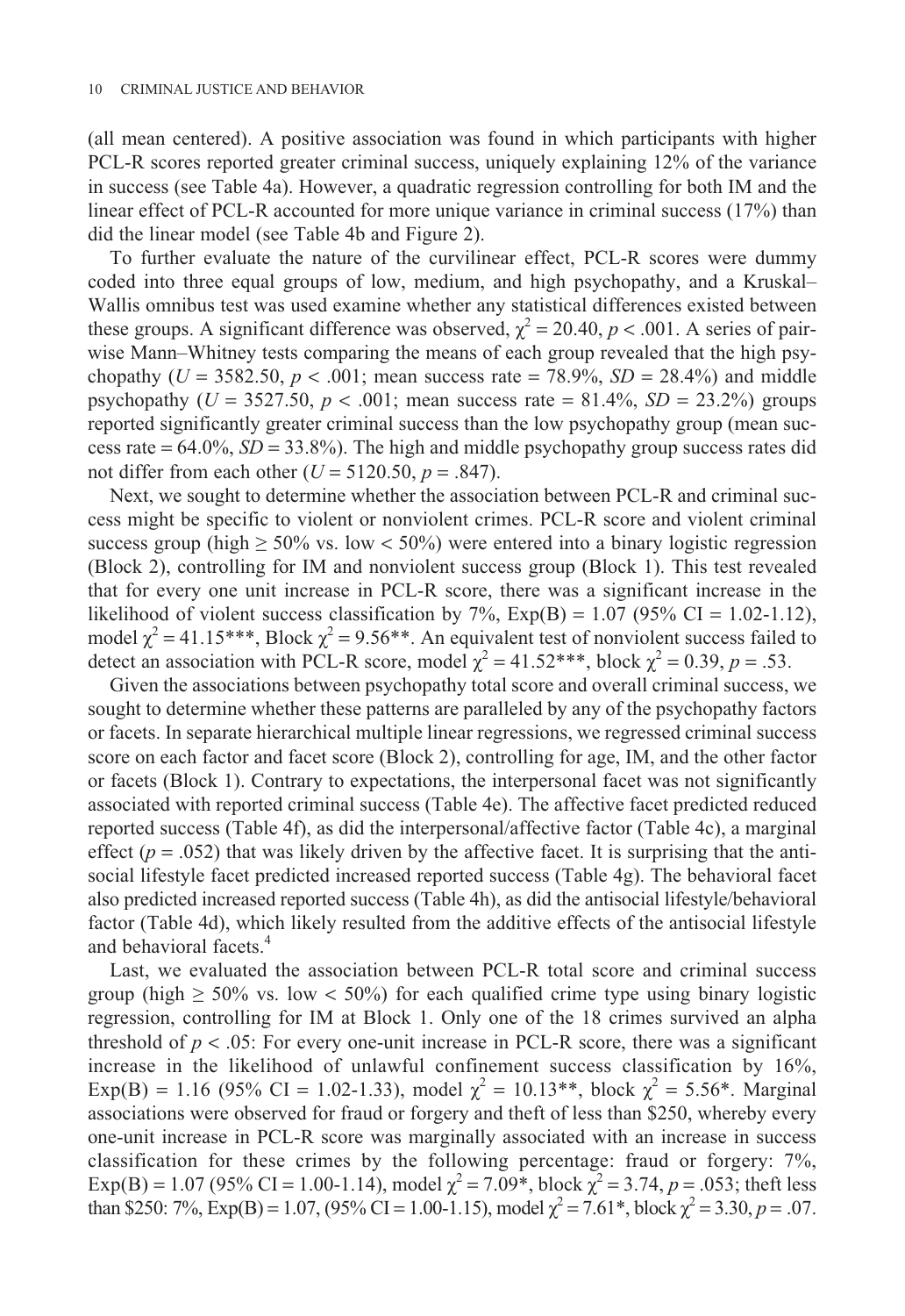| Test | <b>Block</b>   | Predictor                                  | $R^2$    | $\Delta R^2$ | Semipartial (sr) | $Std. \beta$ Coefficient |
|------|----------------|--------------------------------------------|----------|--------------|------------------|--------------------------|
| (A)  | 1              | IM                                         | $.13***$ |              | $-.36***$        | $-.36$                   |
|      | $\mathbf{2}$   | PCL-R total                                | $.14***$ | $.01*$       | $.12*$           | .12                      |
| (B)  |                |                                            | $.14***$ |              |                  |                          |
|      | 1              | IM                                         |          |              | $-.33***$        | $-.34$                   |
|      |                | PCL-R total                                |          |              | $.12*$           | .12                      |
|      | 2              | PCL-R total (quadratic)                    | $.17***$ | $.03**$      | $-.17***$        | $-.18$                   |
| (C)  |                |                                            | $.18***$ |              |                  |                          |
|      | $\mathbf{1}$   | IM                                         |          |              | $-.27***$        | $-.28$                   |
|      |                | Age                                        |          |              | $-.09$           | $-.09$                   |
|      |                | Antisocial lifestyle/behavioral factor (2) |          |              | $.21***$         | .22                      |
|      | $\overline{c}$ | Interpersonal/affective factor (1)         | $.19***$ | .01          | $-.10$           | $-.11$                   |
| (D)  |                |                                            | $.14***$ |              |                  |                          |
|      | 1              | IM                                         |          |              | $-.33***$        | $-.34$                   |
|      |                | Age                                        |          |              | $-.10$           | $-.10$                   |
|      |                | Interpersonal/affective factor (1)         |          |              | $-.01$           | $-.01$                   |
|      | 2              | Antisocial lifestyle/behavioral factor (2) | $.19***$ | $.06***$     | $.23***$         | .26                      |
| (E)  |                |                                            | $.21***$ |              |                  |                          |
|      | $\mathbf{1}$   | IM                                         |          |              | $-.24***$        | $-.26$                   |
|      |                | Age                                        |          |              | $-.07$           | $-.07$                   |
|      |                | Affective facet (2)                        |          |              | $-.14**$         | $-.15$                   |
|      |                | Antisocial lifestyle facet (3)             |          |              | $.18**$          | .19                      |
|      |                | Behavioral facet (4)                       |          |              | $.13*$           | .15                      |
|      | $\overline{c}$ | Interpersonal facet (1)                    | $.21***$ | .00          | .04              | .04                      |
| (F)  |                |                                            | $.19***$ |              |                  |                          |
|      | 1              | IM                                         |          |              | $-.26***$        | $-.28$                   |
|      |                | Age                                        |          |              | $-.09$           | $-.10$                   |
|      |                | Interpersonal facet (1)                    |          |              | .01              | .01                      |
|      |                | Antisocial lifestyle facet (3)             |          |              | $.15***$         | .11                      |
|      |                | Behavioral facet (4)                       |          |              | .10              | .11                      |
|      | $\overline{2}$ | Affective facet (2)                        | $.21***$ | $.02**$      | $-.14**$         | $-.15$                   |
| (G)  |                |                                            | $.18***$ |              |                  |                          |
|      | 1              | IM                                         |          |              | $-.27***$        | $-.29$                   |
|      |                | Age                                        |          |              | $-.08$           | $-.09$                   |
|      |                | Interpersonal facet (1)                    |          |              | .08              | .08                      |
|      |                | Affective facet (2)                        |          |              | $-.13*$          | $-.14$                   |
|      |                | Behavioral facet (4)                       |          |              | $.18**$          | .19                      |
|      | $\overline{c}$ | Antisocial lifestyle facet (3)             | $.21***$ | $.03**$      | $.16***$         | .18                      |
| (H)  |                |                                            | .19***   |              |                  |                          |
|      | 1              | IM                                         |          |              | $-.26***$        | $-.27$                   |
|      |                | Age                                        |          |              | $-.10$           | $-.11$                   |
|      |                | Interpersonal facet (1)                    |          |              | .04              | .05                      |
|      |                | Affective facet (2)                        |          |              | $-.12*$          | $-.12$                   |
|      |                | Antisocial lifestyle facet (3)             |          |              | $.20***$         | .22                      |
|      | $\overline{c}$ | Behavioral facet (4)                       | $.21***$ | $.02*$       | $.13*$           | .15                      |

**TABLE 4: Variance in Criminal Success Explained by Psychopathy Score, Factors, and Facets**

*Note*. Zero-order, semipartial, and beta coefficients showing the association between criminal success and PCL-R score as well as its factors and facets. Semipartial correlation coefficients (*sr*) describe the proportion of variance explained by each factor controlling for IM score. All models are linear unless otherwise specified. IM = impression management; PCL-R = Psychopathy Checklist–Revised.

\**p* < .05. \*\**p* < .01. \*\*\**p* < .001.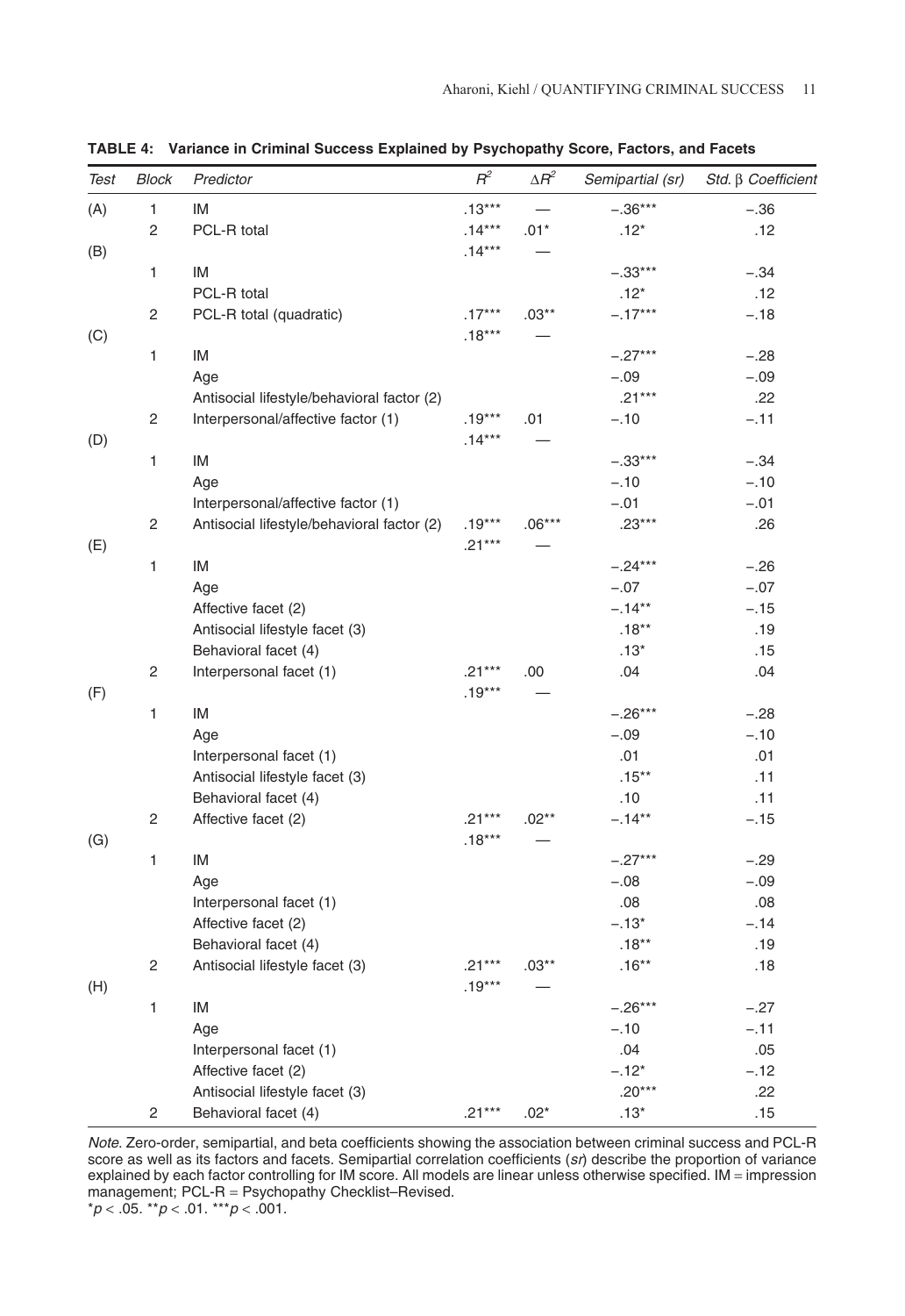

**FIGURE 2: Unique Association Between Psychopathy Checklist–Revised (PCL-R) and Criminal Successes** *Note*. Partial regression plot showing positive association between PCL-R total score and rank-ordered reported criminal success score across all crime types, after removing variance attributed to impression management score. A locally weighted (LOESS) line of best fit using an Epanechnikov smoothing kernel is displayed for illustration purposes.

# **DISCUSSION**

The primary purposes of this study were to (a) examine whether criminal success could be meaningfully evaluated in an institutional sample and (b) gain insight into the nature of psychopathy by testing hypotheses about the criminal success rates of incarcerated psychopaths.

First, this study observed wide variation in criminal success, with most offenders reporting disproportionately high success despite the fact of their current incarceration, consistent with previous findings (e.g., Dunford & Elliott, 1984; Lussier et al., 2011; Morselli & Tremblay, 2004), and confirming that it is in fact meaningful to study criminal success in an incarcerated sample. Second, a positive relationship was observed in which those with moderate to high levels of psychopathy reported the highest rates of overall criminal success, controlling for IM. This effect was strongest for violent crimes. Some of the variance in success may be attributable to the antisocial lifestyle/behavioral traits of psychopathy (Facets 3 and 4), which uniquely, though unexpectedly, predicted increased success. Affective psychopathic traits (Facet 2), in contrast, uniquely predicted reduced success, and interpersonal traits (Facet 1) were not related to success. The positive association between psychopathy score and criminal success was partially observable at the individual crime level, specifically for unlawful confinement and marginally for fraud or forgery and theft less than \$250.

The positive relationship between total psychopathy score and reported overall criminal success may be surprising given the prediction based on antisocial lifestyle (Facet 3) traits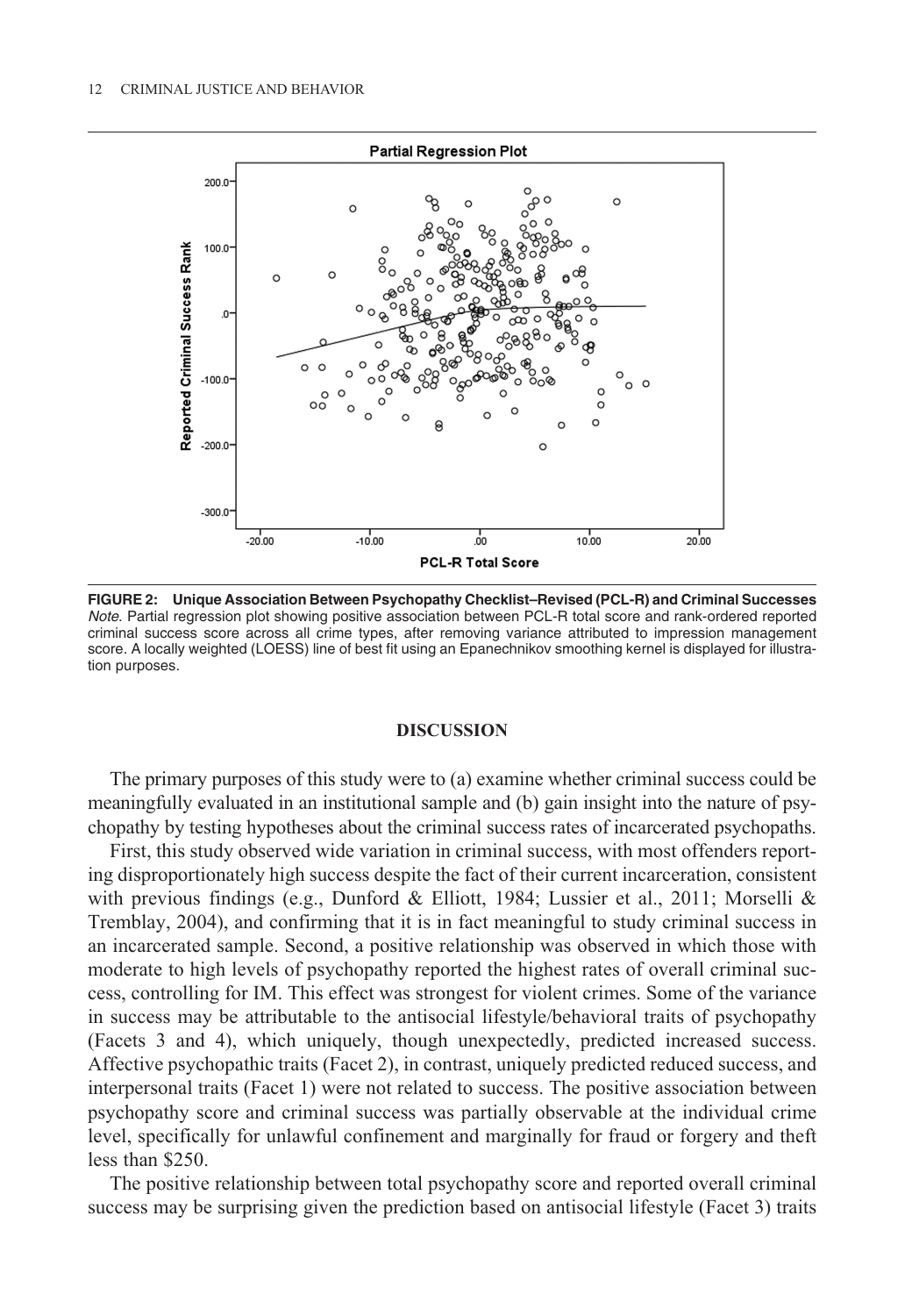such as impulsivity and associated risk management difficulties (see Koenigs et al., 2010; Michell et al., 2002; Siegel, 1978). However, this trait cluster itself proved to be associated not with greater detection but with relative criminal success. Although this result ran counter to our prediction for Facet 3, similar patterns have been observed by others. One such study found that predatory offenders exhibiting impulsive traits obtained more criminal earnings than less impulsive offenders (Morselli & Tremblay, 2004). Another study observed a positive association between criminal success and the accumulation of financial debt, a characteristic that is commonly indexed by the antisocial lifestyle facet of psychopathy (Kazemian & Le Blanc, 2006). A third study of drug-dealing youth showed a positive relationship between risk taking propensity and criminal earnings (McCarthy & Hagan, 2001). These patterns could potentially arise from the opportunistic and nomadic traits captured by the antisocial lifestyle facet. Given the low base rates of detection (e.g., Ehrlich, 1996), the frequent shifting of jobs, relationships, and residences could potentially help psychopaths to encounter new criminal opportunities and cover their tracks.

The effect of antisocial Lifestyle traits was mirrored by the behavioral facet (Facet 4), which resulted in a combined positive effect of PCL-R Factor 2. The behavioral trait effect on criminal success is not well explained by characterizations that psychopathic behavioral traits are evidence of criminal failure (e.g., failure of conditional release). However, behavioral traits such as criminal versatility could potentially help to explain this association to the extent that they reflect greater criminal experience.

The prediction that the interpersonal traits of psychopathy (Facet 1) would be positively associated with criminal success was not supported. Given that our sample's interpersonal scores were notably low (see Hare, 2003), the nonpositive effect may simply reflect a narrow representation of interpersonal facet scores. Another explanation for this result could be that the tendency to charm and manipulate others does not imply the ability to do it well.

The negative association between criminal success and psychopathic affective traits (Facet 2) suggests that psychopathic emotional detachment might contribute to failures to evade detection. This interpretation is consistent with arguments that psychopathic deficits in avoidance learning can be explained by a low fear response (Lykken, 1982) or low anxiety levels (Newman & Schmitt, 1998). This pattern could also be driving the marginal, negative association between interpersonal/affective (Factor 1) traits and criminal success. However, in the context of the positive effect of psychopathy total score, it seems that the antisocial lifestyle/behavioral (Factor 2) traits of psychopathic inmates may outweigh the affective facet in their competing influence on criminal success. Additional research will be needed to fully address the above interpretations.

It is unclear why the positive association between psychopathy and criminal success was observable for unlawful confinement (and marginally for fraud or forgery and theft less than \$250) but not other crimes. We suggest a statistical interpretation: Binary logistic regression, which we employed to overcome the bimodal shape of these variables, may have forced us to eliminate important variation in success rates at the individual crime level. Given the observed positive association between psychopathy and overall criminal success, we speculate that a normal distribution of success rates for individual crimes would yield a similar pattern for a wider array of crime types.

The present pattern of results has several broad implications. First, the fact that psychopathy score predicted overall criminal success in an incarcerated sample suggests that variation in inmate criminal success is sufficient to meaningfully examine its relationship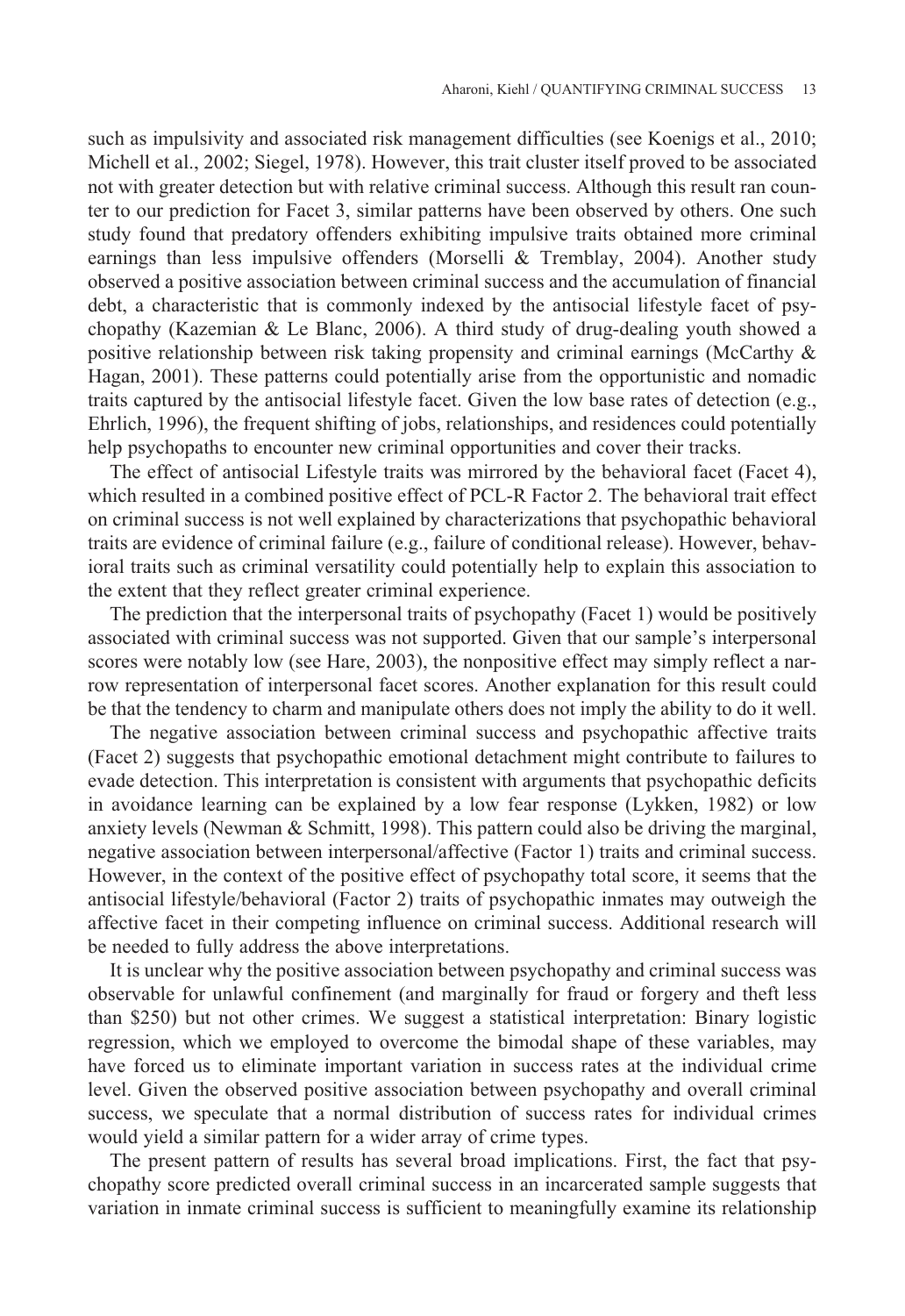#### 14 CRIMINAL JUSTICE AND BEHAVIOR

to psychopathy and to identify specific traits underlying the relative criminal success of the most successful incarcerated offenders. As such, it may be overly restrictive to conceptualize incarcerated samples as categorically unsuccessful at crime. Second, these results support models of risk assessment, which maintain that psychopathy is a major predictor of violent recidivism (Dolan & Doyle, 2000) but have been somewhat limited to official records of detected crime. Third, these results challenge the view that psychopathy can be reduced to a pathological condition, suggesting instead that it may contain elements of a functional social strategy (see Cleckley, 1976; Gao & Raine, 2010; Glenn et al., 2011), at least in the narrow sense that offenders high in these traits appear to get away with a relatively large proportion of their exploitative behaviors. Given this pattern, it is easy to see why some scholars have proposed that criminal behavior might often be explained by reinforcement from past successes (see Paternoster, Saltzman, Waldo, & Chiricos, 1983).

# **LIMITATIONS AND FUTURE RESEARCH**

As with any study, the current results should not be interpreted beyond the scope of the study procedures. First, although self-reported criminal behavior may be less problematic than other alternatives, self-reported criminal behavior cannot be erroneously equated with actual criminal behavior. We attempted to minimize the possibility of underreporting crimes by employing methods to statistically control for IM. However, this research field lacks instruments for estimating the overreporting of crime. Because criminal success was not positively correlated with pathological lying, we theorized that overreporting would be of minimal concern to the interpretation of our results. However, this assumption lacks validation, and its application may suffer from some circularity. Thus, a direct and independent assessment of overreporting would serve to increase confidence in such interpretations.

Second, although our large sample size permitted a wide distribution of PCL-R scores yielding effects that reached statistical significance, it would be instructive to identify a greater number of participants attaining a diagnostic PCL-R score of 30 or more. Greater numbers of high scorers could permit a greater variety of group comparisons between participants with and without clinical psychopathy. Additional high scorers could also permit tests of individual differences within clinical psychopathy, which may reveal systematic variation in psychopaths' levels of cognitive functioning and extent of violent behavior, as shown in community studies of psychopathy (see Gao & Raine, 2010; Ishikawa et al., 2001).

Third, it was not feasible to measure or control for a host of exogenous factors likely to influence criminal success such as geographic variation in policing, time of day, time of year, judicial temperament, and so on. It would be extremely difficult to obtain accurate estimates of these variables, and research is lacking to suggest that any of them are systematically related to psychopathy score, but it will be necessary to rule out their potential effects to validate the observed relationship between psychopathy and criminal success.

Fourth, this study did not contain a measure of the likelihood of forgetting past crimes. To minimize this concern, we limited the task to the reporting of adult crimes only. We also utilized rank-order tests that placed more weight on smaller frequencies of crimes. Future studies could consider methods of estimating memory quality.

Fifth, there are many ways that crime types can be classified, either individually or in composite form. Not all of the individual crime measures in the present study contained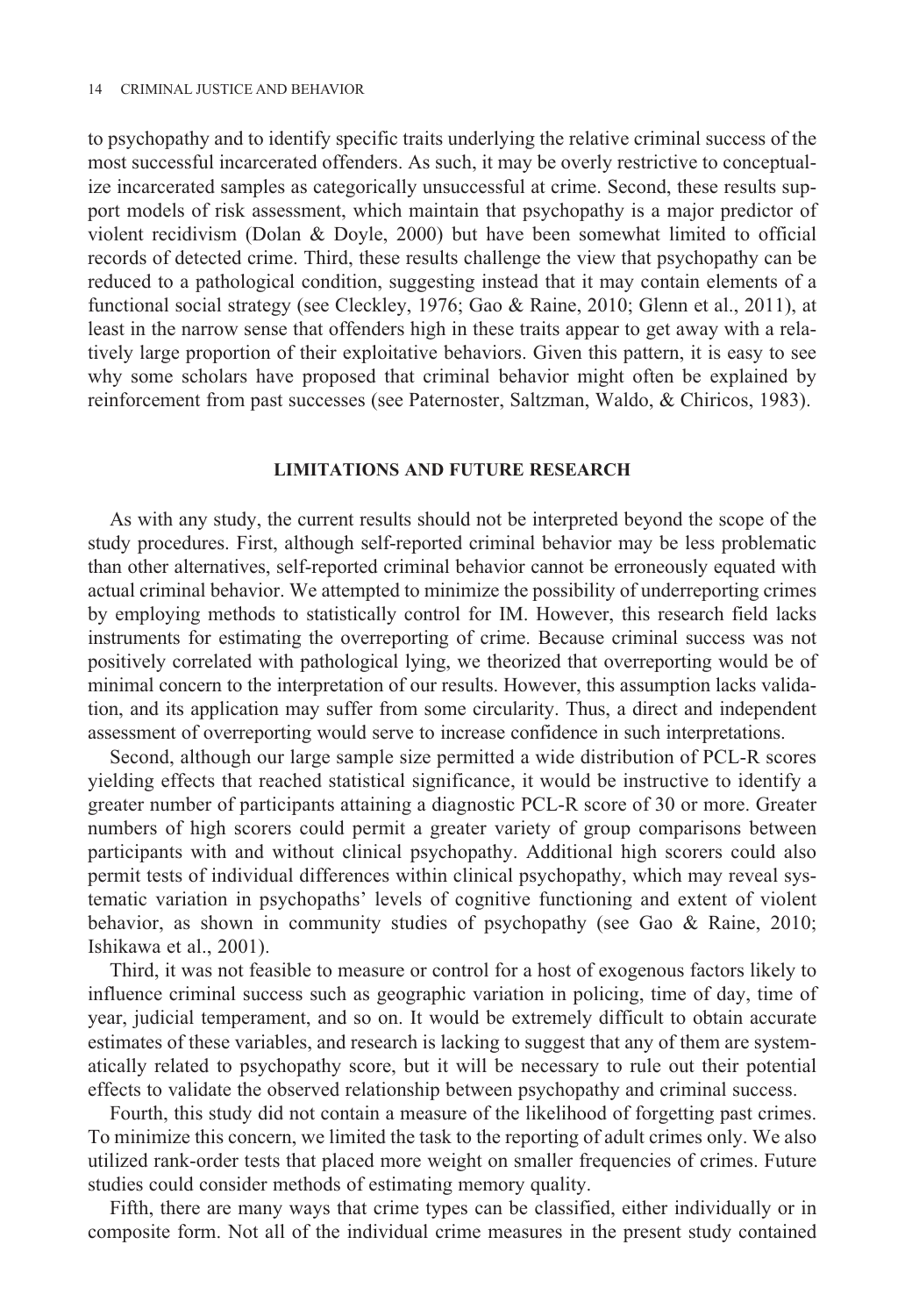sufficient numbers of observations or sufficient variability of scores to permit their individual analysis. In lieu of this limitation, we successfully examined success rates for violent and nonviolent crime composites, using a conventional classification scheme. However, other approaches remain to be examined, including (a) alternative violence classification schemes, (b) the moderating influence of crime seriousness level, and (c) other composite crime variables such as "predatory versus market" crimes (e.g., Morselli & Tremblay, 2004) and "reactive versus instrumental" crimes (e.g., Cornell et al., 1996), granted that sufficient observations can be obtained.

Finally, psychopathy is somewhat culturally variable (e.g., Cooke, 1998). Cross-cultural studies are needed to permit the conclusion that the observed curvilinear relationship with criminal success is geographically universal, or instead specific to the present U.S. sample.

# **NOTES**

1. The number of convictions was also assessed via self-report, but the results were equivalent to those of official convictions, so only the latter are reported.

2. Parole violations (including technical violations) contributed to the high number of total crimes. However, the removal of parole violations from analysis does not change the overall pattern of results, so parole violations were included in all statistical models.

3. Psychopathy Facets 1 and 4 were considerably skewed (more than twice the standard error of skewness) but were successfully transformed to a normal distribution using a log10 transformation. Three multiple regressions were performed, examining possible interactive effects between Psychopathy Checklist–Revised (PCL-R) and gender, PCL-R and age, and PCL-R and IQ on overall criminal success, controlling for their zero-order effects and impression management. However, no interactive effects were observed.

4. Primary hypotheses were tested using both parametric regression and nonparametric Spearman's rho correlational analyses. Effects from both approaches were equivalent, so only parametric tests are reported.

# **REFERENCES**

- Babiak, P., & Hare, R. D. (2006). *Snakes in suits: When psychopaths go to work*. New York, NY: HarperCollins.
- Cleckley, H. (1976). *The mask of sanity* (5th ed.). St. Louis, MO: C. V. Mosby.
- Cooke, D. J. (1998). Psychopathy across cultures. In D. J. Cooke, A. E. Forth, & R. D. Hare (Eds.), *Psychopathy: Theory, research and implications for society* (pp. 13−45). New York, NY: Springer.
- Cornell, D. G., Warren, J., Hawk, G., Stafford, E., Oram, G., & Pine, D. (1996). Psychopathy in instrumental and reactive violent offenders. *Journal of Consulting and Clinical Psychology*, *64*, 783-790.
- Danziger, S., Levav, J., & Avnaim-Pesso, L. (2011). Extraneous factors in judicial decisions. *Proceedings of the National Academy of Sciences*, *108*, 6889-6892. doi:10.1073/pnas.1018033108
- Dolan, M., & Doyle, M. (2000). Violence risk prediction: Clinical and actuarial measures and the role of the Psychopathy Checklist. *British Journal of Psychiatry*, *177*, 303-311. doi:10.1192/bjp.177.4.303

Dunford, F. W., & Elliott, D. S. (1984). Identifying career offenders using self-report data. *Journal of Research in Crime and Delinquency*, *21*, 57-86. doi:10.1177/0022427884021001004

Ehrlich, I. (1996). Crime, punishment, and the market for offenses. *Journal of Economic Perspectives*, *10*, 43-67.

- Elliott, D. S., Dunford, F. W., & Huizinga, D. (1987). The identification and prediction of career offenders utilizing selfreported and official data. In J. D. Burchard & S. N. Burchard (Eds.), *Prevention of delinquent behavior* (pp. 90-121). Beverly Hills, CA: Sage.
- Erickson, M. L., Gibbs, J. P., & Jensen, G. F. (1977). Conventional and special crime and delinquency rates. *Journal of Criminal Law and Criminology*, *68*, 440-453. doi:10.2307/1142589
- Fulero, S. (1996). Review of the Hare Psychopathy Checklist–Revised. In J. C. Conoley & J. C. Impara (Eds.), *12th mental measurements yearbook* (pp. 453-454). Lincoln, NE: Buros Institute.
- Gao, Y., & Raine, A. (2010). Successful and unsuccessful psychopaths: A neurobiological model. *Behavioral Sciences & the Law*, *28*, 194-210.
- Gendreau, P., Little, T., & Goggin, C. (2006). A meta-analysis of the predictors of adult offender recidivism: What works! *Criminology*, *34*, 575-608.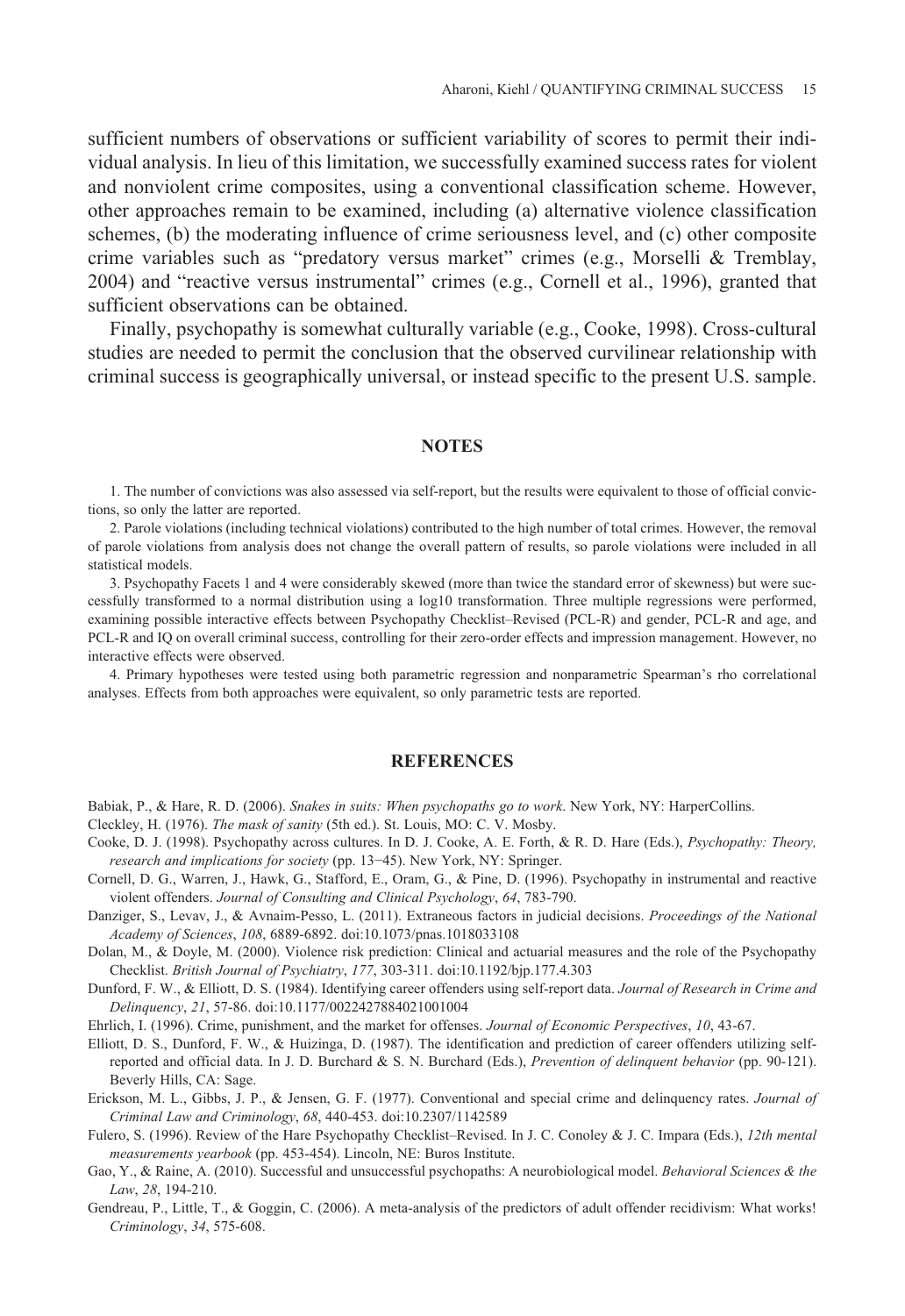- Glenn, A. L., Kurzban, R., & Raine, A. (2011). Evolutionary theory and psychopathy. *Aggression and Violent Behavior*, *16*, 371-380. doi:10.1016/j.avb.2011.03.009
- Hare, R. D. (1991). *Manual for the Hare Psychopathy Checklist–Revised*. Toronto, Canada: Multi-Health Systems.
- Hare, R. D. (1996). Psychopathy: A clinical construct whose time has come. *Criminal Justice and Behavior*, *23*, 24-54. doi:10.1177/0093854896023001004

Hare, R. D. (2003). *Manual for the Hare Psychopathy Checklist–Revised* (2nd ed.). Toronto, Canada: Multi-Health Systems.

Harenski, C. L., Harenski, K. A., Shane, M. S., & Kiehl, K. A. (2010). Aberrant neural processing of moral violations in criminal psychopaths. *Journal of Abnormal Psychology*, *119*, 4, 863-874. doi:10.1037/a0020979

- Harpur, T. J., Hare, R. D., & Hakstian, A. R. (1989). Two-factor conceptualization of psychopathy: Construct validity and assessment implications. *Psychological Assessment*, *1*, 6-17. doi:10.1037/1040-3590.1.1.6
- Horney, J., & Marshall, I. H. (1992). Risk perceptions among serious offenders: The role of crime and punishment. *Criminology*, *30*(4), 575-594. doi:10.1111/j.1745-9125.1992.tb01117.x
- Huizinga, D., & Elliott, D. S. (1986). Reassessing the reliability and validity of self-report delinquency measures. *Journal of Quantitative Criminology*, *2*(4), 293-327. doi:10.1007/BF01064258
- Ishikawa, S. S., Raine, A., Lencz, T., Bihrle, S., & LaCasse, L. (2001). Autonomic stress reactivity and executive functions in successful and unsuccessful criminal psychopaths from the community. *Journal of Abnormal Psychology*, *110*, 423-432. doi:10.1037/0021-843X.110.3.423
- Kazemian, L., & Le Blanc, M. (2006). Differential cost avoidance and successful criminal careers: Random or rational? *Crime & Delinquency*, *53*(1), 38-63. doi:10.1177/0011128706294438
- Koenigs, M., Kruepke, M., & Newman, J. P. (2010). Economic decision-making in psychopathy: A comparison with ventromedial prefrontal lesion patients. *Neuropsychologia*, *48*, 2198-2204. doi:10.1016/j.neuropsychologia.2010.04.012
- Kroner, D. G., Mills, J. F., & Morgan, R. D. (2007). Underreporting of crime-related content and the prediction of criminal recidivism among violent offenders. *Psychological Services*, *4*, 85-95. doi:10.1037/1541-1559.4.2.85
- Kroner, D. G., & Weekes, J. R. (1996). Balanced Inventory of Desirable Responding: Factor structure, reliability, and validity with an offender sample. *Personality and Individual Differences*, *21*, 323-333. doi:10.1016/0191-8869(96)00079-7
- Lussier, P., Mouchard, M., & Beauregard, E. (2011). Patterns of criminal achievement in sexual offending: Unravelling the "successful" sex offender. *Journal of Criminal Justice*, *39*, 433-444. doi:10.1016/j.jcrimjus.2011.08.001
- Lykken, D. T. (1982, September 20-28). Fearlessness: Its carefree charm and deadly risks. *Psychology Today*, pp. 20-28.
- Mack, J. A. (1972). Able criminal. *British Journal of Criminology*, *12*, 44-54.
- McCarthy, B., & Hagan, J. (2001). When crime pays: Capital, competence, and criminal success. *Social Forces*, *79*, 1035-1059.
- Michell, D. G. V., Colledge, E., Leonard, A., & Blair, R. J. R. (2002). Risky decision and response reversal: Is there evidence of orbitofrontal cortex dysfunction in psychopathic individuals? *Neuropsychologia*, *40*, 2013-2022. doi:10.1016/S0028- 3932(02)00056-8
- Mills, J. F., Loza, W., & Kroner, D. G. (2003). Predictive validity despite social desirability: Evidence for the robustness of self-report among offenders. *Criminal Behaviour & Mental Health*, *13*, 144-154. doi:10.1002/cbm.536
- Morselli, C., & Tremblay, P. (2004). Criminal achievement, offender networks and the benefits of low self-control. *Criminology*, *42*, 773-804. doi:10.1111/j.1745-9125.2004.tb00536.x
- Morselli, C., Tremblay, P., & McCarthy, B. (2006). Mentors and criminal achievement. *Criminology*, *44*(1), 17-43. doi:10.1111/j.1745-9125.2006.00041.x
- Newman, J. P., & Schmitt, W. A. (1998). Passive avoidance in psychopathic offenders: A replication and extension. *Journal of Abnormal Psychology*, *107*, 527-532. doi:10.1037/0021-843X.107.3.527
- Osumi, T., & Ohira, H. (2010). The positive side of psychopathy: Emotional detachment in psychopathy and rational decisionmaking in the ultimatum game. *Personality and Individual Differences*, *49*, 451-456. doi:10.1016/j.paid.2010.04.016
- Paulhus, D. L. (1998). *The Balanced Inventory of Desirable Responding*. Toronto, Canada: Multi-Health Systems.
- Paternoster, R., Saltzman, L. E., Waldo, G. P., & Chiricos, T. G. (1983). Perceived risk and social control: Do sanctions really deter? *Law and Society Review*, *17*, 457-479. doi:10.2307/3053589
- Poythress, N. G., Edens, J. F., & Lilienfeld, S. O. (1998). Criterion-related validity of the Psychopathic Personality Inventory in a prison sample. *Psychological Assessment*, *10*, 426-430. doi:10.1037/1040-3590.10.4.426
- Rogers, R., Vitacco, M. J., Jackson, R. L., Martin, M., Collins, M., & Sewell, K. W. (2002). Faking psychopathy? An examination of response styles with antisocial youth. *Journal of Personality Assessment*, *78*(1), 31-46. doi:10.1207/ S15327752JPA7801\_03
- Ryan, J. J., Lopez, S. J., & Werth, T. R. (1999). Development and preliminary validation of a Satz-Mogel short form of the WAIS-III in a sample of persons with substance abuse disorders. *International Journal of Neuroscience*, *98*, 131-140. doi:10.3109/00207459908994796
- Schmitt, W. A., Brinkley, C. A., & Newman, J. P. (1999). Testing Damasio's somatic marker hypothesis with psychopathic individuals: Risk takers or risk averse? *Journal of Abnormal Psychology*, *108*, 538-543. doi:10.1037/0021-843X.108.3.538
- Seto, M. C., Khattar, N. A., Lalumiere, M. L., & Quinsey, V. L. (1997). Deception and sexual strategy in psychopathy. *Personality and Individual Differences*, *22*, 301-307. doi:10.1016/S0191-8869(96)00212-7
- Siegel, R. A. (1978). Probability of punishment and suppression of behavior in psychoapthic and nonpsychoapthic offenders. *Journal of Abnormal Psychology*, *87*, 514-522. doi:10.1037/0021-843X.87.5.514